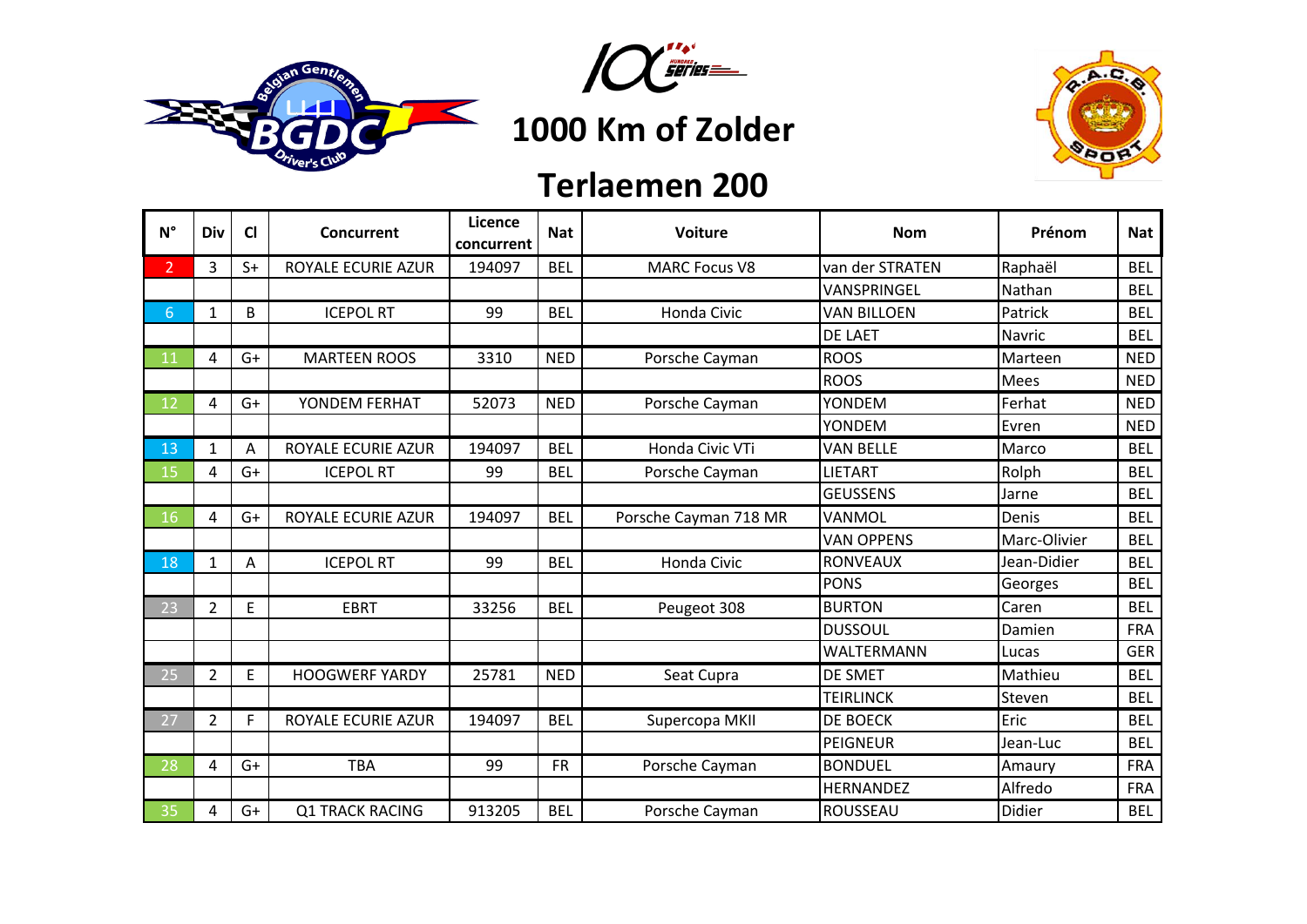| $N^{\circ}$ | Div            | $CI$         | Concurrent               | Licence<br>concurrent | <b>Nat</b> | <b>Voiture</b>        | <b>Nom</b>           | Prénom         | <b>Nat</b> |
|-------------|----------------|--------------|--------------------------|-----------------------|------------|-----------------------|----------------------|----------------|------------|
|             |                |              |                          |                       |            |                       | VANDIERENDONCK       | Nicolas        | <b>BEL</b> |
| 37          | $\mathbf{1}$   | B            | <b>ICEPOL RT</b>         | 194097                | <b>BEL</b> | Renault Clio III      | <b>DEGER</b>         | Hervé          | <b>BEL</b> |
|             |                |              |                          |                       |            |                       | <b>JEUKENNE</b>      | François       | <b>BEL</b> |
|             |                |              |                          |                       |            |                       | <b>HEINEN</b>        | Jérôme         | <b>BEL</b> |
| 39          | $\overline{2}$ | F            | <b>VAN ASCH</b>          | 804499                | <b>BEL</b> | <b>BMWM3</b>          | <b>VAN ASCH</b>      | Roland         | <b>BEL</b> |
|             |                |              |                          |                       |            |                       | <b>VAN MECHELEN</b>  | Jef            | <b>BEL</b> |
|             |                |              |                          |                       |            |                       | <b>DE KERPEL</b>     | Johan          | <b>BEL</b> |
| 43          | $\overline{2}$ | E            | <b>DUINDISTEL</b>        | 32959                 | <b>BEL</b> | Seat Cupra            | VAN DEN HOVE         | Gunther        | <b>BEL</b> |
|             |                |              |                          |                       |            |                       | <b>BRADT</b>         | Wim            | <b>BEL</b> |
|             |                |              |                          |                       |            |                       | <b>VAN DEN HOVE</b>  | Maxim          | <b>BEL</b> |
| 53          | $\mathbf{1}$   | B            | ROYALE ECURIE AZUR       | 194097                | <b>BEL</b> | Honda Type R          | <b>FRANKEN</b>       | Christian      | <b>BEL</b> |
|             |                |              |                          |                       |            |                       | <b>DE CONINCK</b>    | Alain          | <b>BEL</b> |
| 65          | $\mathbf{1}$   | D            | <b>SCUDERIA TORNACUM</b> | 32860                 | <b>BEL</b> | <b>BMW E36 M3</b>     | <b>DUELZ</b>         | Hervé          | <b>BEL</b> |
|             |                |              |                          |                       |            |                       | <b>CARLIER</b>       | Petra          | <b>BEL</b> |
| 66          | 3              | $S+$         | <b>DUINDISTEL</b>        | 32959                 | <b>BEL</b> | MARC BMW V8           | <b>VAN WOENSEL</b>   | Chris          | <b>BEL</b> |
|             |                |              |                          |                       |            |                       | <b>MERTENS</b>       | Dirk           | <b>BEL</b> |
|             |                |              |                          |                       |            |                       | <b>VAN EGDOM</b>     | Maurits        | <b>BEL</b> |
| 69          | $\mathbf{1}$   | $\mathsf{A}$ | <b>VAN KUYK</b>          |                       | <b>AND</b> | <b>Renault Clio 2</b> | <b>VAN KUYK</b>      | Rogier         | <b>AND</b> |
|             |                |              |                          |                       |            |                       | <b>LETEN</b>         | Thomas         | <b>BEL</b> |
| 70          | $\mathbf{1}$   | A            | <b>SCUDERIA TORNACUM</b> | 32860                 | <b>BEL</b> | Peugeot 206           | <b>VANDER EECKEN</b> | Patrick        | <b>BEL</b> |
|             |                |              |                          |                       |            |                       | LA MONICA            | <b>Nicolas</b> | <b>BEL</b> |
| 72          | $\overline{2}$ | F.           | ROYALE ECURIE AZUR       | 194097                | <b>BEL</b> | <b>BMWM3</b>          | <b>HERTSENS</b>      | Olivier        | <b>BEL</b> |
|             |                |              |                          |                       |            |                       | <b>FRANCIS</b>       | Sébastien      | <b>BEL</b> |
| 73          | $\mathbf{1}$   | D            | <b>PEETERS</b>           | 914854                | <b>BEL</b> | <b>BMW</b>            | <b>PEETERS</b>       | Ken            | <b>BEL</b> |
| 86          | 4              | X            | <b>BCR</b>               | 909036                | <b>BEL</b> | Audi R8 GT4           | <b>MAZUIN</b>        | Michaël        | <b>BEL</b> |
|             |                |              |                          |                       |            |                       | <b>MAZUIN</b>        | Louis          | <b>BEL</b> |
|             |                |              |                          |                       |            |                       | <b>SOULET</b>        | Maxime         | <b>BEL</b> |
| 88          | $\mathbf{1}$   | B            | ROYALE ECURIE AZUR       | 194097                | <b>BEL</b> | Renault Clio III Cup  | <b>BUSSCHAERT</b>    | <b>Nicolas</b> | <b>BEL</b> |
|             |                |              |                          |                       |            |                       | <b>VAN ZANDYCKE</b>  | <b>Nicolas</b> | <b>BEL</b> |
| 94          | $\overline{2}$ | F            | <b>EBRT</b>              | 33256                 | <b>BEL</b> | BMW <sub>Z4</sub>     | <b>PATZE</b>         | Guillaume      | <b>BEL</b> |
|             |                |              |                          |                       |            |                       | <b>PATZE</b>         | André          | <b>BEL</b> |
| 96          | $\mathbf{1}$   | B            | <b>BRC</b>               | 909036                | <b>BEL</b> | Renault Clio III      | <b>MULLER</b>        | Yvan           | <b>BEL</b> |
| 99          | $\mathbf{1}$   | B            | <b>COOMBER</b>           | 167281                | UK         | Honda Civic Type R    | <b>COOMBER</b>       | Ricky          | UK         |